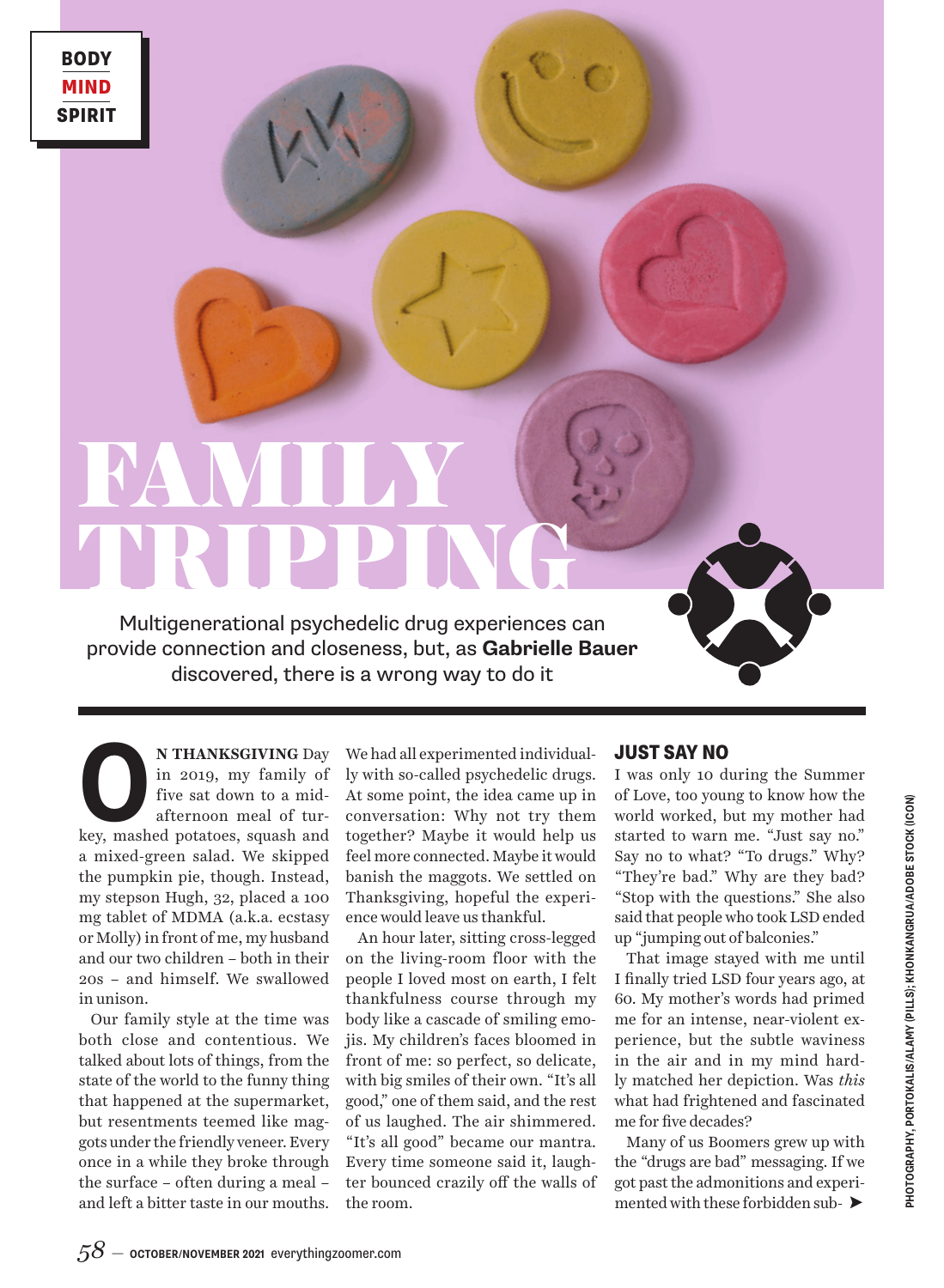BODY BODY MIND MIND SPIRIT SPIRIT

## **My early anti-drug education makes the very word crackle with danger, conjuring an image of an addict in a back alley**

stances, it was with our high school or university friends. We certainly didn't tell our parents about it, let alone do it with them. If they found out, they freaked out. When I was 16 and my mother discovered the bag of weed in the back of my closet, she held a serious family meeting with aunts, uncles and in-laws. I felt like a criminal on trial. Technically I *was* a criminal, since cannabis was outlawed in 1923.

Akwasi Owusu-Bempah, a professor of sociology at the University of Toronto and director of research for the Campaign for Cannabis Amnesty, connects the criminalization and vilification of mind-altering drugs to race and social issues. "In Canada, the proposal to make opium illegal came on the heels of the completion of the CP railroad, largely by an Asian workforce," he explains. And the war on psychedelics "had to do with anxieties about communism fuelled by Vietnam War protesters."

## THE PURSUIT OF HAPPINESS

While laws and attitudes stifled psychedelic drug research in the late 20th century, Owusu-Bempah says it never completely stopped. "Persistence from researchers is what ultimately rekindled society's interest in these products." One of them is Carl Hart, a psychology professor at New York's Columbia University and author of the 2021 book *Drug Use for Grown-Ups*. At the beginning of his academic career, Hart hoped to save his own Black community from illegal drugs, but discovered only a minority of users grow dependent on them. The more research he conducted, the less sure he became of their harms.

In the book, Hart returns to the theme of happiness as an inalienable right – and drugs, he maintains, make people happy. His own drug of



choice is heroin, which he first tried in his 40s and still uses occasionally, without apparent ill effects. "The feelings – forgiving, open, tranquil – produced by the drug … inspire me to be a more empathetic person," he writes. "Heroin *enhances* my ability to feel."

When I read this passage I felt my body tense up: My early anti-drug education (or what Hart might call indoctrination) makes the very word crackle with danger, conjuring an image of an addict in a back alley. But Hart insists that most heroin users are responsible citizens.

If Hart's stance seems a little out there, nobody can accuse Michael Pollan, author of the pro-psychedelic 2018 book *How to Change Your Mind*, of imprudence. Almost 60 when he first tried LSD, Pollan describes himself as a reluctant psychonaut, to use the new term for people who seek altered states for spiritual purposes. "I am more a child of the moral panic about psychedelics than a child of the '60s," he has stated. "It was not easy for me to go to the places that [LSD] took me." Pollan, who published a follow-up book this year about opium, caffeine and mescaline called *This Is Your Mind on Plants*, has shown us oldies that it's possible to be square and cool at the same time.

This sea change is reshaping the family dynamic. While more anxious and protective of their grown children, today's aging parents are also

more friend-like. We *talk* to our adult kids. We *share*. A shared drug experience slides easily into this mould.

It felt natural and unforced for Katrina, a 64-year-old Toronto resident who didn't want to use her real name here, to try the South American medicinal brew ayahuasca with her 30-year-old daughter last year. "She was concerned about my mental health and wanted me to try something different," says Katrina. "She had already tried ayahuasca on her own and had glowing reports, and my research convinced me it could be done safely."

The shaman-led group ceremony didn't quite deliver. "I threw up a lot, but didn't have any life-changing revelations," Katrina recalls, admitting that her daughter's disclosures about her love life brought some discomfort. "They're things a mother doesn't need to know, and I can't unhear what I heard." She has no regrets, though.

"I like that we trusted each other enough to do this together. That's a big thing." To people considering a similar experience, Katrina advises keeping expectations low. "It's like a cruise," she says with a laugh. "It may not change your life, but you'll probably have fun."

No doubt Hart would approve. You don't need to grab the psychonaut label to justify experimentation with psychedelics, he argues in his book: Having fun is a perfectly reasonable objective. It's all good.

## DON'T TRY THIS AT HOME

Except when it isn't. About two hours into our family MDMA trip, Hugh rolled up his left sleeve and pointed to some scars on his forearm. "I used to cut myself as a teenager," he said matter-of-factly, as though he were talking about a TV show he used to watch.